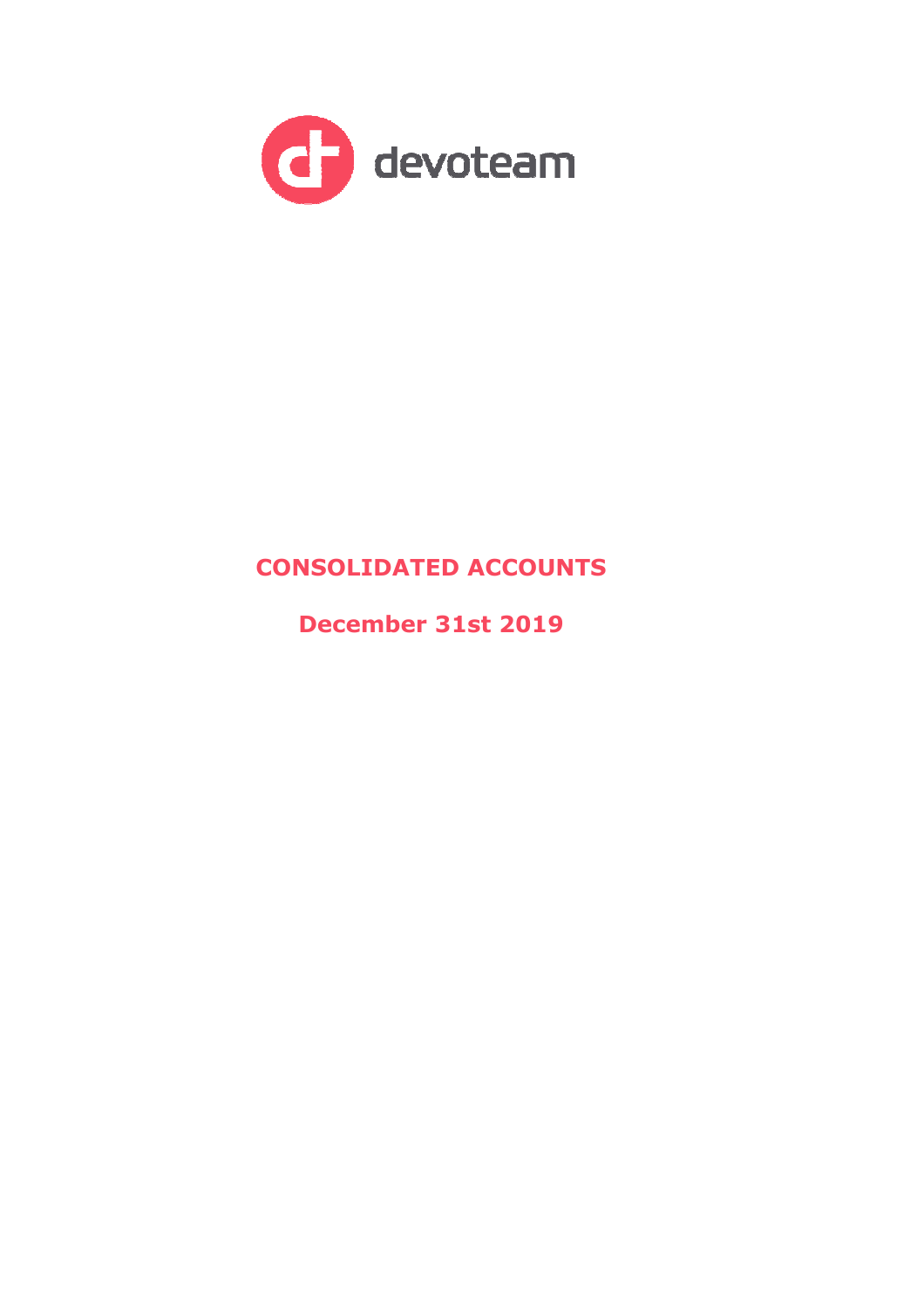## **CONSOLIDATED STATEMENT OF FINANCIAL POSITION**

| <b>ASSETS (in thousands of euros)</b> | <b>31 December 2019</b> | 31 December 2018         |
|---------------------------------------|-------------------------|--------------------------|
| Goodwill                              | 136 564                 | 129 886                  |
| Other intangible assets               | 4 0 9 8                 | 1855                     |
| Tangible assets                       | 11 565                  | 9 6 8 4                  |
| Lease right-of-use assets*            | 44 733                  | $\overline{\phantom{a}}$ |
| Financial assets                      | 5 8 6 3                 | 6 0 5 0                  |
| Investments in associates             | 4 9 7 5                 | 5 2 0 6                  |
| Investments property                  | 457                     | 914                      |
| Deferred tax assets                   | 6863                    | 6 0 7 2                  |
| Other non-current assets              | 183                     | 299                      |
| <b>TOTAL NON-CURRENT ASSETS</b>       | 215 301                 | 159 965                  |
| Trade receivables                     | 238 425                 | 211 673                  |
| Other receivables                     | 40 994                  | 38 201                   |
| Tax receivables                       | 5 7 8 4                 | 12 037                   |
| Other current financial assets        | 2 3 8 9                 | 2 2 4 7                  |
| Cash management assets                | $\qquad \qquad -$       | 351                      |
| Cash and cash equivalents             | 81 659                  | 75 484                   |
| <b>TOTAL CURRENT ASSETS</b>           | 369 251                 | 339 992                  |
| <b>TOTAL ASSETS</b>                   | 584 552                 | 499 958                  |

| <b>SHAREHOLDERS' FUNDS &amp; LIABILITIES (in thousands of euros)</b> | <b>31 December 2019</b> | 31 December 2018         |
|----------------------------------------------------------------------|-------------------------|--------------------------|
| Share capital                                                        | 1 2 6 3                 | 1 2 6 3                  |
| Share premium                                                        | 1934                    | 1934                     |
| Consolidated reserves                                                | 154 983                 | 139 137                  |
| Treasury shares                                                      | (1263)                  | (2500)                   |
| <b>Translation reserves</b>                                          | (2154)                  | (2, 367)                 |
| Profit for the year                                                  | 41 571                  | 38 131                   |
| TOTAL EQUITY ATTRIB. TO EQUITY HOLDERS OF PARENT<br><b>COMPANY</b>   | 196 334                 | 175 597                  |
| Non-controlling interests                                            | 15 050                  | 12 009                   |
| <b>TOTAL EQUITY</b>                                                  | 211 385                 | 187 606                  |
| Loans and borrowings                                                 | 31 835                  | 33 352                   |
| Lease liabilities*                                                   | 33 546                  |                          |
| Provisions                                                           | 1 0 5 8                 | 1 4 3 9                  |
| Pension liabilities                                                  | 4 4 4 2                 | 4 0 8 5                  |
| Deferred tax liabilities                                             | 1 2 7 5                 | 702                      |
| Other liabilities                                                    | 17 741                  | 17 158                   |
| <b>TOTAL NON-CURRENT LIABILITIES</b>                                 | 89 897                  | 56 735                   |
| Loans, borrowings and bank overdraft                                 | 1873                    | 2 1 9 1                  |
| Lease liabilities*                                                   | 11 680                  | $\overline{\phantom{a}}$ |
| Provisions                                                           | 7 241                   | 7 2 9 0                  |
| Trade payables                                                       | 57 318                  | 51 475                   |
| Tax and social security liabilities                                  | 128 201                 | 118 845                  |
| Income tax payable                                                   | 5 2 5 6                 | 5 7 8 2                  |
| Other liabilities                                                    | 71 701                  | 70 033                   |
| <b>TOTAL CURRENT LIABILITIES</b>                                     | 283 270                 | 255 616                  |
| <b>TOTAL LIABILITIES</b>                                             | 373 168                 | 312 351                  |
| <b>TOTAL EOUITY &amp; LIABILITIES</b>                                | 584 552                 | 499 958                  |

\* New items related to the application of IFRS 16 as from 1 January 2019 without restatement of prior periods.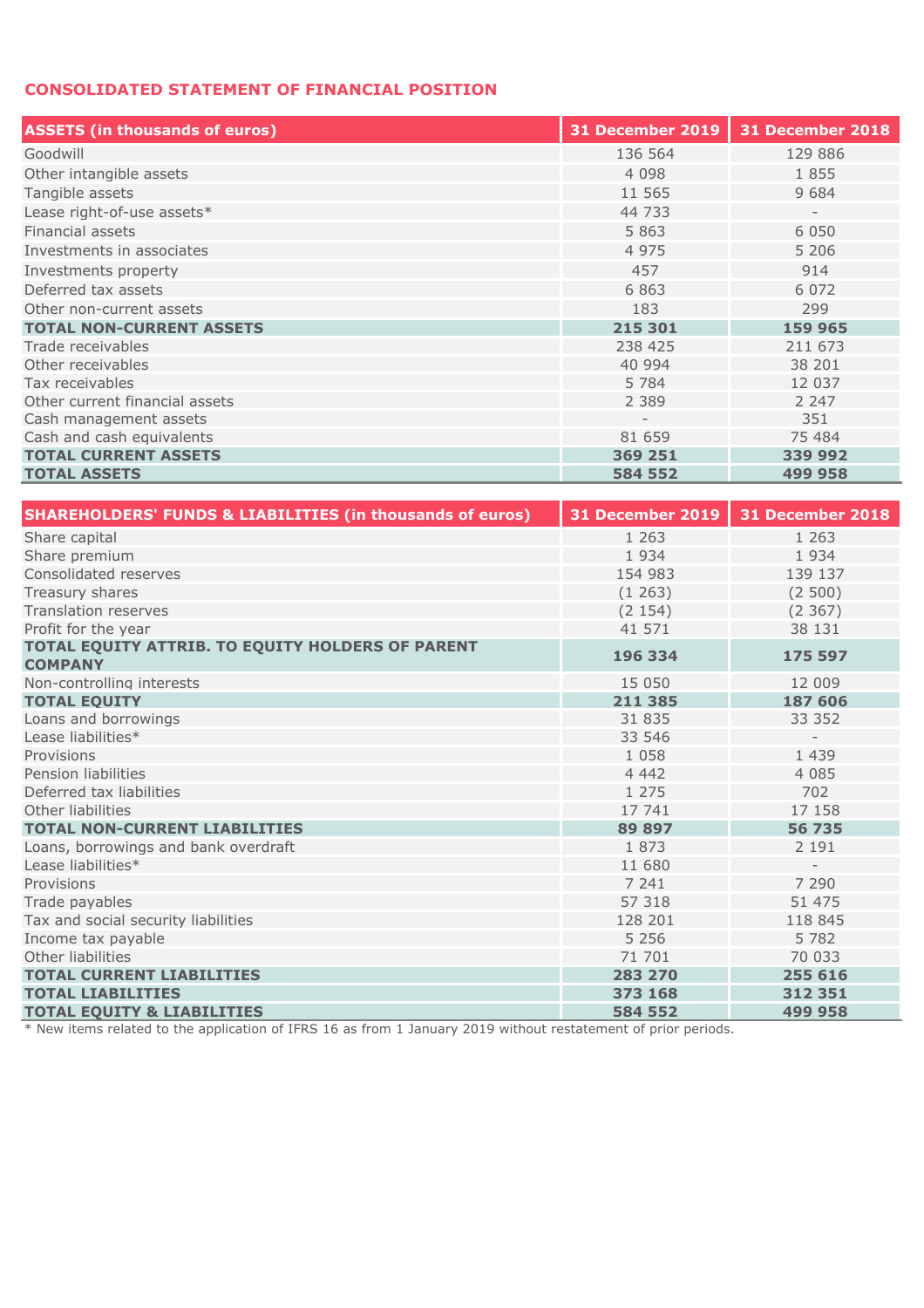## **CONSOLIDATED INCOME STATEMENT**

| (in thousands of euros, except per share amounts)            | <b>31 December 2019</b> | 31 December 2018 |  |  |  |
|--------------------------------------------------------------|-------------------------|------------------|--|--|--|
| <b>NET REVENUE</b>                                           | 761870                  | 652 379          |  |  |  |
| Other income                                                 | $\Omega$                | (0)              |  |  |  |
| <b>CURRENT OPERATING INCOME</b>                              | 761 870                 | 652 379          |  |  |  |
| Purchase of merchandise                                      | (4963)                  | (1572)           |  |  |  |
| Other purchase and external charges                          | (171648)                | (166016)         |  |  |  |
| <b>Taxes</b>                                                 | (4419)                  | (4840)           |  |  |  |
| Payroll expenses                                             | (483590)                | (401642)         |  |  |  |
| Fixed assets depreciation                                    | (17907)                 | (4006)           |  |  |  |
| Increase in provision from current assets                    | (377)                   | (749)            |  |  |  |
| Other expenses                                               | (3)                     | (17)             |  |  |  |
| <b>CURRENT OPERATING EXPENSES</b>                            | (682907)                | (578842)         |  |  |  |
| <b>OPERATING MARGIN</b>                                      | 78 963                  | 73 537           |  |  |  |
| Cost of share-based payment                                  | (950)                   | (2325)           |  |  |  |
| Amort. of customer relationships resulting from acquisitions | (1678)                  | (710)            |  |  |  |
| <b>CURRENT OPERATING PROFIT</b>                              | 76 335                  | 70 502           |  |  |  |
| Other operating income                                       | 1 7 9 9                 | 7626             |  |  |  |
| Other operating expenses                                     | (4744)                  | (13625)          |  |  |  |
| <b>OPERATING PROFIT</b>                                      | 73 391                  | 64 504           |  |  |  |
| Financial income                                             | 447                     | 452              |  |  |  |
| Financial expenses                                           | (3820)                  | (2971)           |  |  |  |
| <b>FINANCIAL RESULT</b>                                      | (3373)                  | (2520)           |  |  |  |
| Share of profit of associates                                | 534                     | 1 100            |  |  |  |
| <b>PROFIT BEFORE INCOME TAX</b>                              | 70 551                  | 63 084           |  |  |  |
| Income tax expense                                           | (23006)                 | (18868)          |  |  |  |
| <b>PROFIT FOR THE YEAR</b>                                   | 47 546                  | 44 216           |  |  |  |
| Attributable to:                                             |                         |                  |  |  |  |
| <b>Equity holders of the parent company</b>                  | 41 571                  | 38 130           |  |  |  |
| Non-controlling interests                                    | 5 9 7 4                 | 6 0 8 6          |  |  |  |
| <b>Basic earnings per share (euro)</b>                       | 5,09                    | 4,75             |  |  |  |
| Diluted earnings per share (euro)                            | 5,07                    | 4,64             |  |  |  |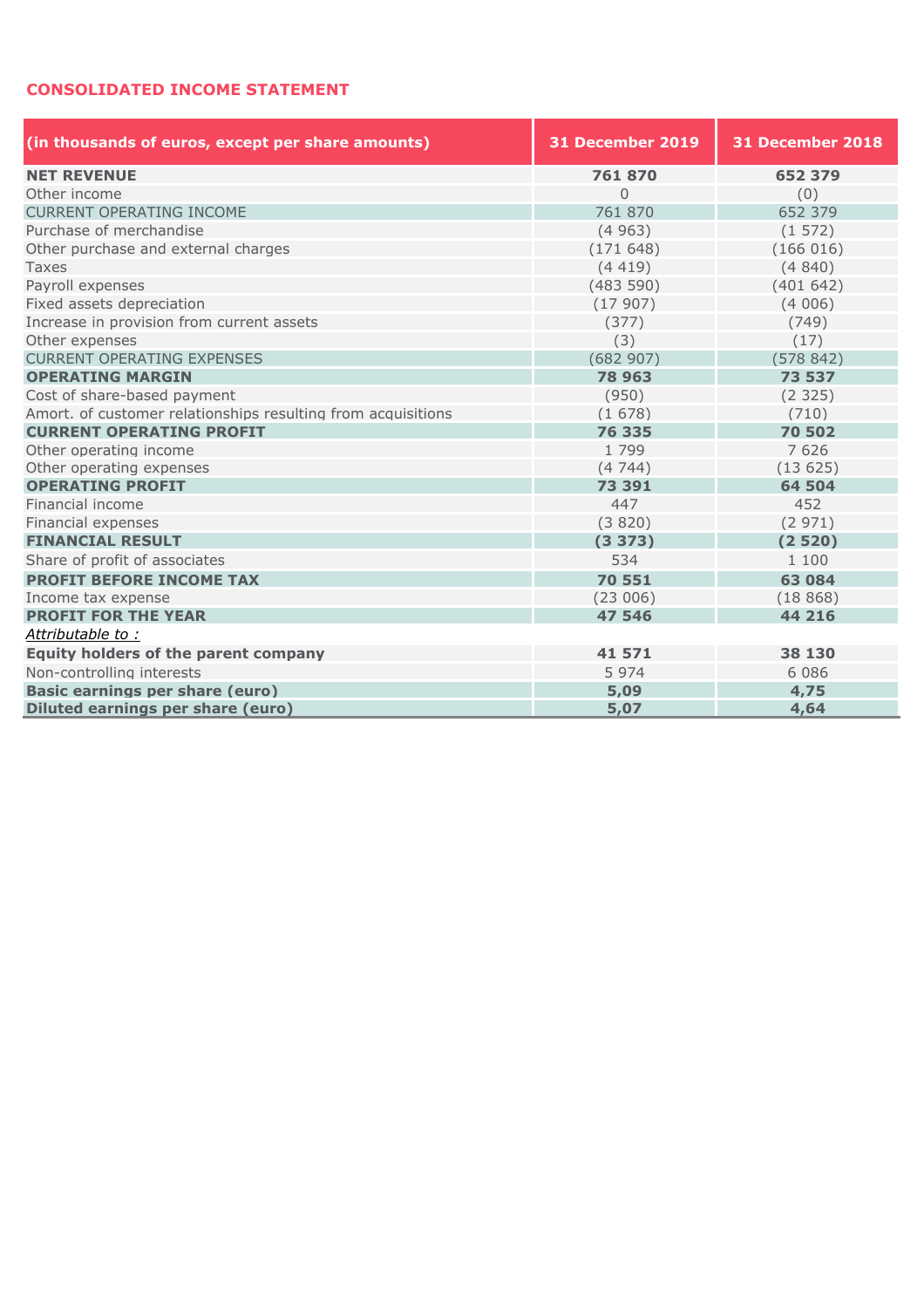### **CONSOLIDATED STATEMENT OF COMPREHENSIVE INCOME**

| (in thousands of euros)                                              | <b>31 December 2019</b> | 31 December 2018 |
|----------------------------------------------------------------------|-------------------------|------------------|
| <b>Profit for the year</b>                                           | 47 546                  | 44 216           |
| Defined benefit plan actuarial gains (losses)                        | (40)                    | 257              |
| Deferred taxes on defined benefit plan actuarial gains (losses)      |                         | (66)             |
| Items that will never be reclassified to profit or loss              | (33)                    | 192              |
| Foreign currency translation differences                             | 247                     | 453              |
| Items that are or may be reclassified subsequently to profit or loss | 247                     | 453              |
| Other comprehensive income (loss) for the year, net of income tax    | 214                     | 644              |
| <b>TOTAL COMPREHENSIVE INCOME FOR THE YEAR</b>                       | 47 761                  | 44 860           |
| Attributable to:                                                     |                         |                  |
| Equity holders of the parent company                                 | 41 691                  | 38 695           |
| Non-controlling interests                                            | 6 0 7 0                 | 6 1 6 5          |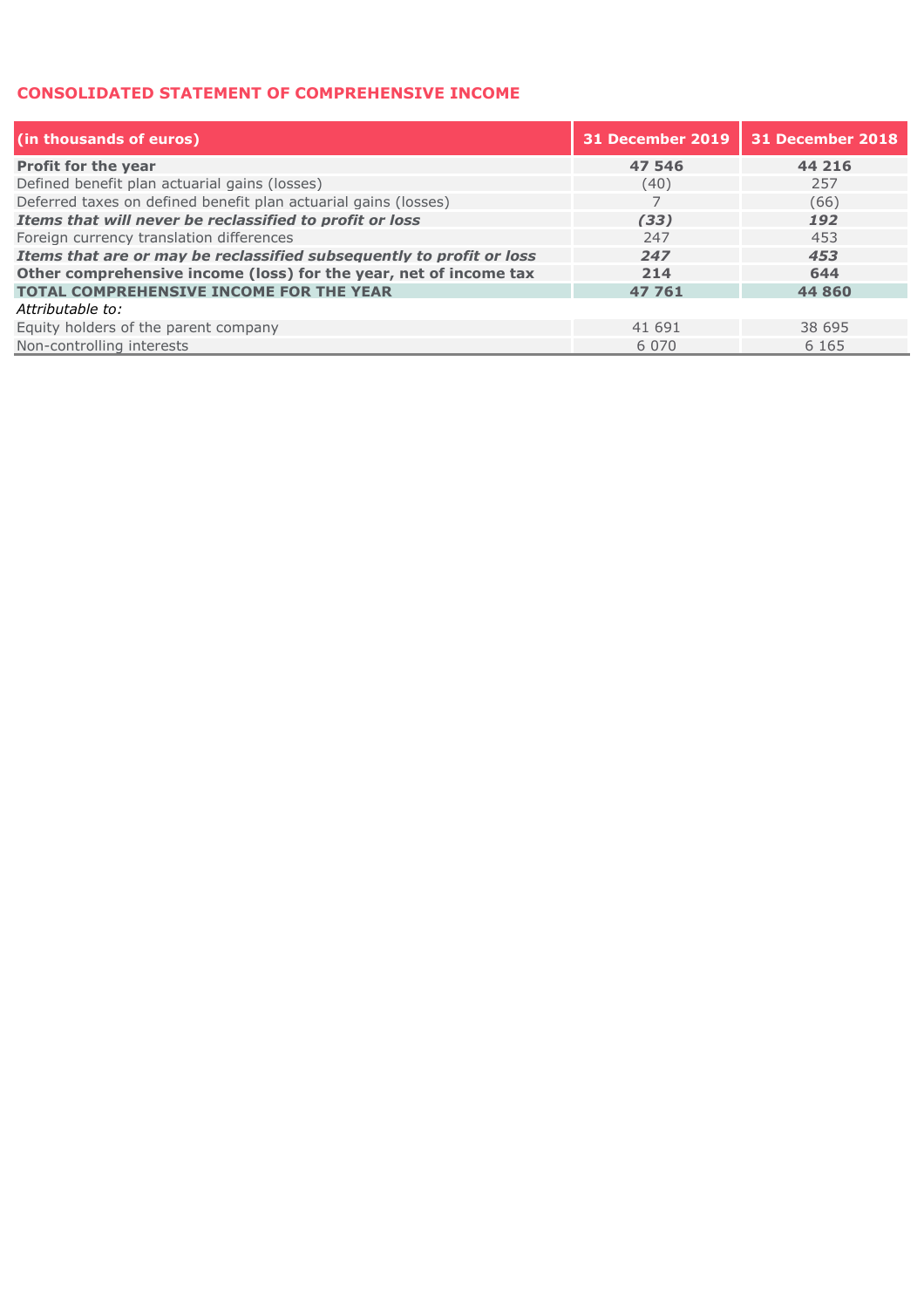#### **CONSOLIDATED STATEMENT OF CASH FLOWS**

| (in thousands of euros)                                               | 31 December 2019 | 31 December 2018 |
|-----------------------------------------------------------------------|------------------|------------------|
| <b>Profit for the year</b>                                            | 47 546           | 44 216           |
| Adjustments for:                                                      |                  |                  |
| Share of profit of associates                                         | (534)            | (369)            |
| Income tax expense                                                    | 23 006           | 18 8 6 8         |
| Amortisation and provision                                            | 20 668           | 11 869           |
| Other transactions without impact on cash and cash equivalents        | (266)            | 811              |
| Income from asset disposals                                           | (374)            | (7443)           |
| Net interests income                                                  | 3 4 1 5          | 1923             |
| Change in net working capital                                         | (2537)           | (9624)           |
| Income tax paid                                                       | (18607)          | (12977)          |
| Net cash from operating activities                                    | 72 318           | 47 274           |
| Purchase of fixed assets                                              | (6760)           | (5955)           |
| Purchase of financial assets                                          | (1740)           | (1339)           |
| Proceeds from sale of fixed assets                                    | 150              | 41               |
| Dividends received                                                    | 506              | 40               |
| Proceeds from sale of financial assets                                | 3 6 6 5          | 967              |
| Proceeds from sale of subsidiaries, net of cash disposed of           | 397              | 7 8 7 4          |
| Acquisition of subsidiaries, net of cash acquired                     | (19950)          | (47205)          |
| Net cash from investing activities                                    | (23731)          | (45576)          |
| Proceeds from issue of share capital                                  | (0)              | $\Omega$         |
| Repayments of borrowings                                              | (1870)           | (2469)           |
| Proceeds from borrowings                                              | 806              | 2 9 0 1          |
| Payment of lease liabilities*                                         | (12708)          |                  |
| Change in factored receivables (net of security deposit)              | (5675)           | 3 3 5 6          |
| Interests paid                                                        | (2817)           | (1740)           |
| Acquisition of non-controlling interests                              | (8776)           | (1275)           |
| Reduction in ownership interests while retaining control              | 733              | 2 3 1 9          |
| Dividends paid                                                        | (11704)          | (10700)          |
| Transactions on own shares                                            | 54               | 669              |
| <b>Net cash from financing activities</b>                             | (41957)          | (6940)           |
| Net change in cash and cash equivalents                               | 6 6 2 9          | (5242)           |
| Net cash and cash equivalents at 1 January                            | 74 643           | 79 587           |
| Effect of non current assets held for sale                            |                  | 95               |
| Effect of exchange rate fluctuation on cash held                      | 320              | 203              |
| Net cash and cash equivalents at year end                             | 81 592           | 74 643           |
| Reconciliation with cash and cash equivalents in the balance sheet    |                  |                  |
| Cash and cash equivalents in the balance sheet                        | 81 659           | 75 485           |
| <b>Bank overdrafts</b>                                                | (67)             | (842)            |
| Cash and cash equivalents in the consolidated statement of cash flows | 81 592           | 74 643           |

\* New items related to the application of IFRS 16 as from 1 January 2019 without restatement of prior periods.